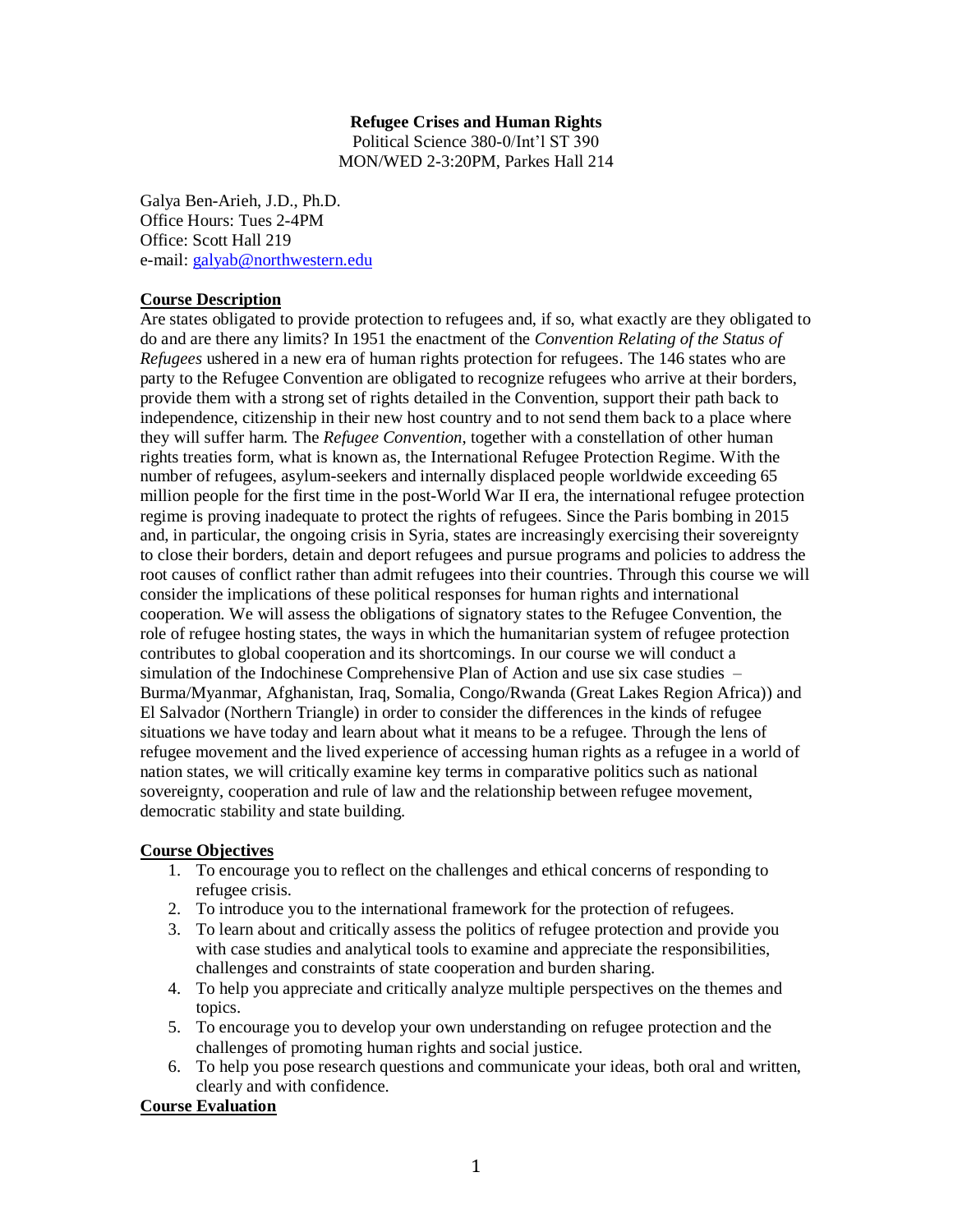#### **20% Blogging: 1 blog post (10%), 3 blog responses (10%)**

- o Students will be divided into six case study groups (5 students per group).
- o **Blogger:** On weeks 3, 4, 5, 6 & 8 (note there is no blogger on week 7) one person from your case study group will be required to submit a 2 page blog on Canvas. When it's your turn to be the blogger, your blog post should reflect, analyze, discuss how your case study relates to the readings that week, taking into consideration our class topic for the week and discussions from prior weeks. The blogger for the week should try to present a thesis argument and support the thesis by drawing on evidence from your case study and our readings, discussion. **When you are the blogger, you will need to publish your blog post on Canvas under the "discussions" section for that week's topic no later than 11PM on Monday.**
- o **Responders:** On the weeks when you are NOT a blogger, you need to respond to one of the blogs (while you can respond to your own country case study to deepen your understanding and analysis, I encourage you to also respond to others so that you can learn from the comparative cases). You only have to be a responder 3 times, meaning you will have one week out of the five when you are free from authoring a blog/response. Your response should compare/contrast your case study with what the blogger is reflecting, analyzing, discussing and arguing. Your response should be 2-3 paragraphs and should not exceed one page. If there are already 3 responses to a blog, do NOT respond to it. If you do, your response will not count for credit. **Your response must be posted on the Canvas discussion site no later than 9AM on Wednesday.**
- **20% Class Participation.** We will have two simulations in our class. The first is on the Indochinese Comprehensive Plan of Action and the second is on the Global Compact for Refugees. Your participation grade is based on your regular engagement with the course materials and active participation in our simulations. Preparation incudes reading the materials beforehand, planning with your group during class and active involvement during the simulation. You will each be responsible for preparing materials for your group (in class) that you will share in a google folder.
- **20% Case Studies.** On each of our case study Wednesdays, one group will be the discussion leaders. This means that on that day your group will need to read the blogs for that week and responses more carefully. On that Wednesday, your group will also do a 15 minute power point on your case study. This will kick off our discussion for that day as we compare and contrast the cases we are focused on for the quarter. While you will have packets on the general background, you should also do some additional research in order to bring out the relevance of your case study to the topic we are studying that day. You will meet during class to set out an agreement on how you will work as a group on your presentation which you will write down and send to me via email/Canvas.
- **40% Research Plan (10%) due Oct. 31 and Final Paper (8-10 pages, double spaced) (30%) Due Dec. 12 at midnight.** A synthesis of what you have learned in the course where you conduct additional research and delve in deeper to either (1) analyze the human rights implications of a refugee situation that is largely invisible in the media or unattended to by the U.S. (ex., Yemen, Burundi, Nigeria, Cameroon, Central African Republic, Colombia, South Sudan) or 2) the relationship between your case study and some aspect of human rights (ex., access to justice in Greece, education of children in camps/urban areas, gender justice, brain drain for post-conflict recovery, access to health care in camps/urban areas). Due October  $18<sup>th</sup>$  on Canvas by midnight. The goal of this assignment is to teach you how to transition from examining a topic to posing a research question by taking one of the topics we are examining this quarter and developing it further into a research paper of your own.

#### **Required Texts**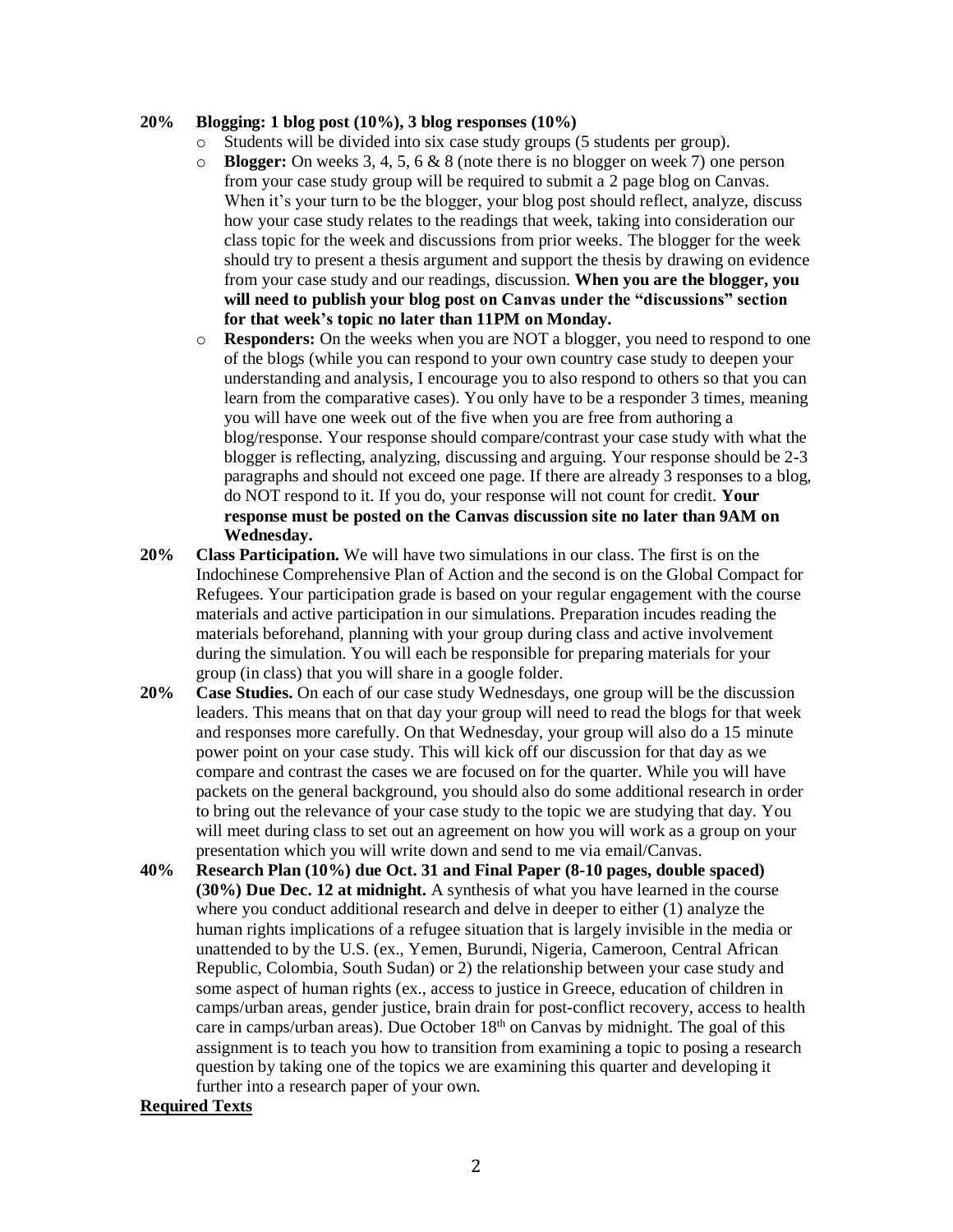Articles and documents available on Canvas William Maley, *What is a Refugee* (Oxford University Press, 2016)

## **Online Resources**

1. NU Library Forced Migration Subject Guide: <http://libguides.northwestern.edu/forcedmigrationstudies> 2. Oxford Handbook of Migration Crises [http://www.oxfordhandbooks.com/view/10.1093/oxfordhb/9780190856908.001.0001/oxfordhb-](http://www.oxfordhandbooks.com/view/10.1093/oxfordhb/9780190856908.001.0001/oxfordhb-9780190856908)[9780190856908](http://www.oxfordhandbooks.com/view/10.1093/oxfordhb/9780190856908.001.0001/oxfordhb-9780190856908)

## **Class Preparation & Attendance**

The most important component of our time together this quarter is you – your openness to learning and ownership of your learning experience. This means that you are responsible for reading the syllabus and managing your time so that you are prepared for class. My role is to facilitate your learning by providing reading materials, bringing in my expertise on the topics and raising questions to help you integrate the knowledge.

While I understand this is not your only class, I do expect you to, **at a minimum**, have familiarized yourself with the readings we will be discussing before coming to class. This means taking the time to understand what the authors have to say, what information is being conveyed and how the ideas and information are relevant to our discussion. Surfing the Internet for the information is not appropriate preparation. You should come to class having read and thought about the assigned readings, and you should feel free to test out ideas and enter into conversations with your fellow students.

I will assess your participation based on your thoughtfulness and your engagement with the materials, not whether you agree with other students or with the assigned materials. I expect that you will read the syllabus fully and regularly check the syllabus to make sure you know the course readings and requirements. Ownership of your learning experience means coming regularly to class. Each day's class will be a mixture of lecture and discussion. When you do not attend on a regular basis, it's understandable that you will be confused and feel that it's hard to understand the organization of the course since the course is made up of readings, lectures and discussions that all come together to create your educational experience. If you miss one or more of these components, you will find it difficult perform well in the class. Ownership of your learning experience means coming to see me during office hours if you feel you do not understand the material or are concerned about the course organization, requirements or my teaching style. Consider our class just as you would a job. As such, if you need to miss class, you must either make arrangements ahead of time with me or notify me in writing where the situation arises unexpectedly and you need to miss class or a portion of class. You are only permitted to miss **three (3)** class periods. Students with more than three missed classes or two unexcused absences will have their grade lowered by half a letter grade for each unexcused absence (i.e. from  $B+$  to  $B$ ).

#### **Discussions**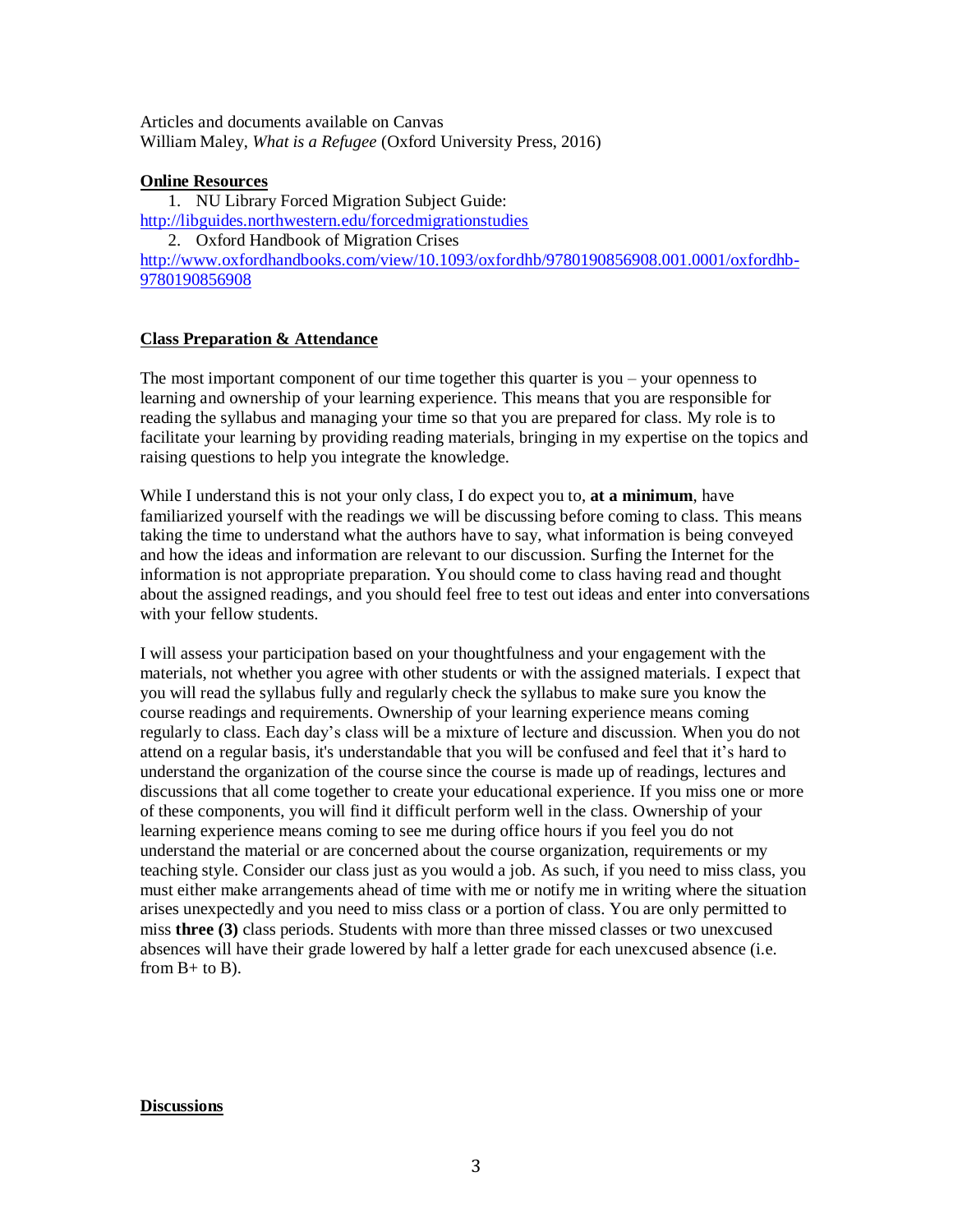In our class time together my hope is that we will have thought provoking discussions by developing our skills of mindfulness, mutual respect, empathy and understanding. You can contribute by practicing this three-part process: listening, validating and empathizing. In our class discussion, try to hear what your classmates and I have said through this three-step process:

- Listening: I heard you say, ... is that what you said? Is there more?
- Validating: It makes sense that you would think....because of your understanding that...
- Empathizing: That must make you feel...about the issue. Is that how you feel?

### **Policy on Make-Ups, Extensions, Incompletes**

In principle, deadlines cannot be changed. However, allowance will be made for cases in which genuine emergencies prevent students from completing work on time. Such emergencies might include medical treatment or bereavement. Having a heavy workload, impending deadlines for other courses or extra-curricular commitments are an important part of learning how to manage your adult life and cannot normally be considered emergencies. We all have to make choices in our life and prioritize. Having said that, your overall well-being is a top priority. If you are feeling that you are unable to meet the course deadlines or have a situation that is making it difficult for you to meet the course obligations, a great resource on campus is Student Assistance & Support Services:<http://www.northwestern.edu/studentaffairs/dos/about-us/our-office/assistance-support/> Please keep me informed of how you are doing.

**Plagiarism and Academic Integrity** Plagiarism is the presenting of someone else's thoughts, ideas, or work as one's own, *regardless of whether this is what is intended*, and it will not be tolerated in this course. All cases of alleged violation of academic integrity will be referred to the Assistant Dean for Advising and Academic Integrity. Possible penalties range from failing the course to permanent exclusion from the university. For more on plagiarism, see: http://www.wcas.northwestern.edu/advising/dishon.html http://www.writing.northwestern.edu/avoiding\_plagiarism.html.

**Students with Disabilities** Any student with a documented disability needing accommodations is requested to speak directly both to the Office of Services for Students with Disabilities (SSD) (847-467-5530) and to the instructors as early as possible in the quarter (preferably within the first two weeks of class). All discussions will remain confidential.

**Canvas** Much of the business of this course, including access to readings on reserve and announcements, will be conducted through the Course Management System (Canvas), so you are responsible for checking it frequently. To access Canvas, you will need to use your NetID and password. You are also encouraged to use Canvas to continue discussions or pose questions outside of class.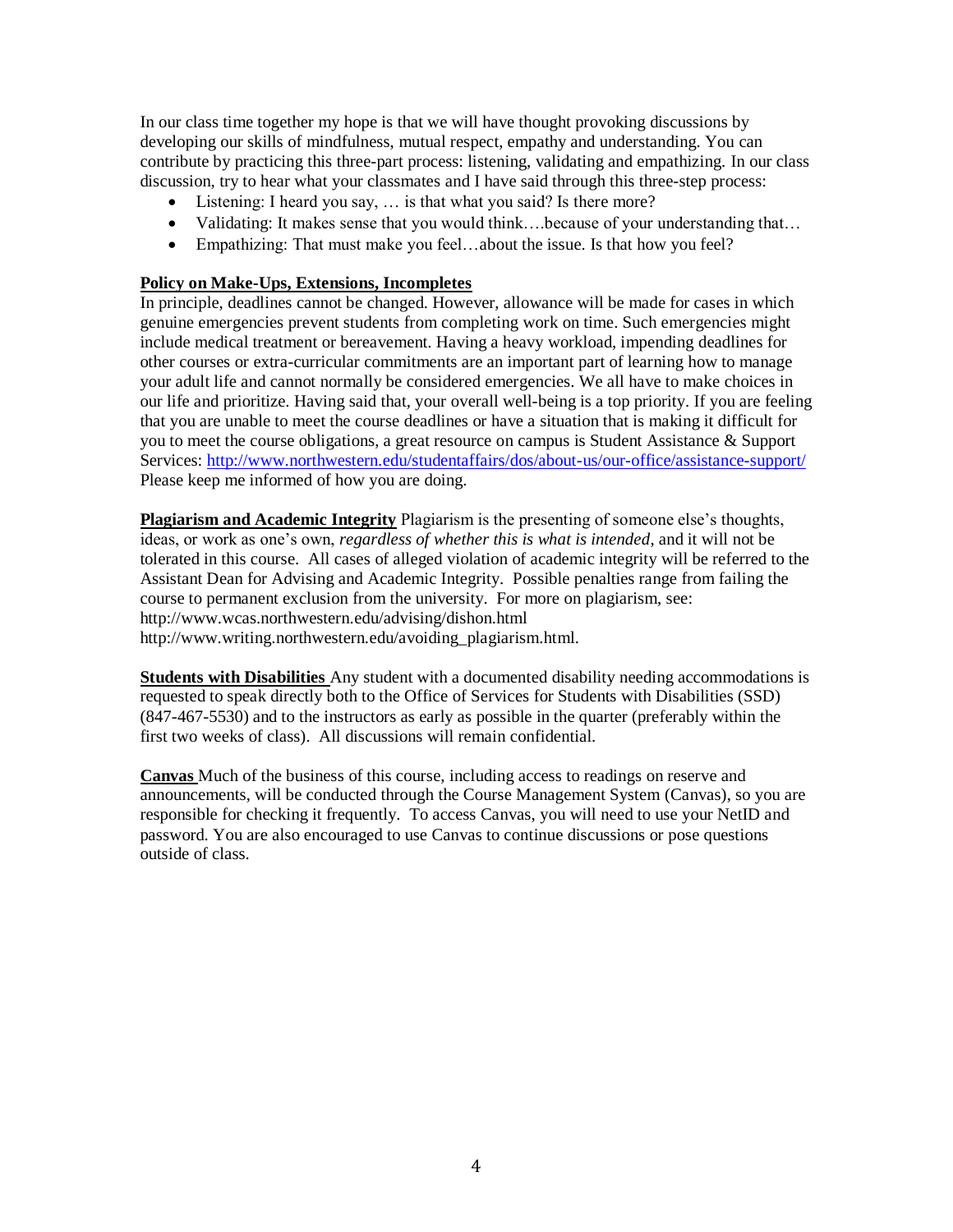#### **Course Topics and Weekly Schedule**

## *Week 1*

## **Mon., Oct. 1 Introductions**

- In class exercise: refugee flight and the meaning of seeking and finding protection
- I will introduce our case studies for the course and explain the role they will play. You will rank order three case studies you would like to work on. I will use your rank orderings to assign your case studies for the quarter.

## **Wed., Oct. 3 Defining a Refugee: The Refugee Protection Framework Part I**

*We will learn about the 1951 Refugee Convention and 1967 Protocol that define who is a refugee as we consider the politics of defining who is a refugee and who is not – immigrants, migrants - why are some people who leave their countries and make a perilous journey to seek a better life blocked from entry deported and others given a status and rights as a refugee*

- William Maley, Chapters  $1 \& 2$  pp. 1-41
- *1951 Refugee Convention and 1967 Protocol*

### *Week 2*

### **Mon., Oct. 8 [Columbus Day]**

### **The Human Rights Framework and the Rights of Refugee Status**

*We will learn what is meant by "rights-based protection" and consider the relevance of categories such as migrant and refugee by examining refugee rights in the Refugee Convention and the international human right framework.*

- Barbara Harrell-Bond, "Can Humanitarian Work with Refugees Be Humane?" *Human Rights Quarterly* 24 (2002) 51-85
- *1951 Refugee Convention and 1967 Protocol*
- I will reference these human rights instruments : UDHR, ICCPR, ICESCR, CAT, CRC

#### **Wed., Oct. 10 The Refugee Protection Framework – Alternatives**

*We will consider what it means to have a rights-based approach to refugee protection by thinking about states that are not parties to the Refugee Convention and offer protection in other ways.* 

- Dawn Chatty, "The duty to be generous (karam): Alternatives to rights-based asylum in the Middle East," Journal of British Academy, 5, 177-199, 25 July 2017.
- You will have time to work with your group on your case study presentations

## *Week 3*

## **Mon., Oct. 15 State Formation and cycles of Displacement**

*This week we will consider the triggers, root (systemic) causes, proximate causes and intervening factors that create what we call a refugee crisis. While in the post-WWII period refugee resettlement was the dominant response to refugee crisis, we will draw on our case studies of to consider why sometimes refugees end up in camps and learn about the politics of "durable solutions"- local integration, resettlement and repatriation - as solutions to refugee crises*

- William Maley, Chapter 3, "Exile and Refuge," pp. 43-74
- Sarah Kenyon Lischer (2003) "Collateral Damage: Humanitarian Assistance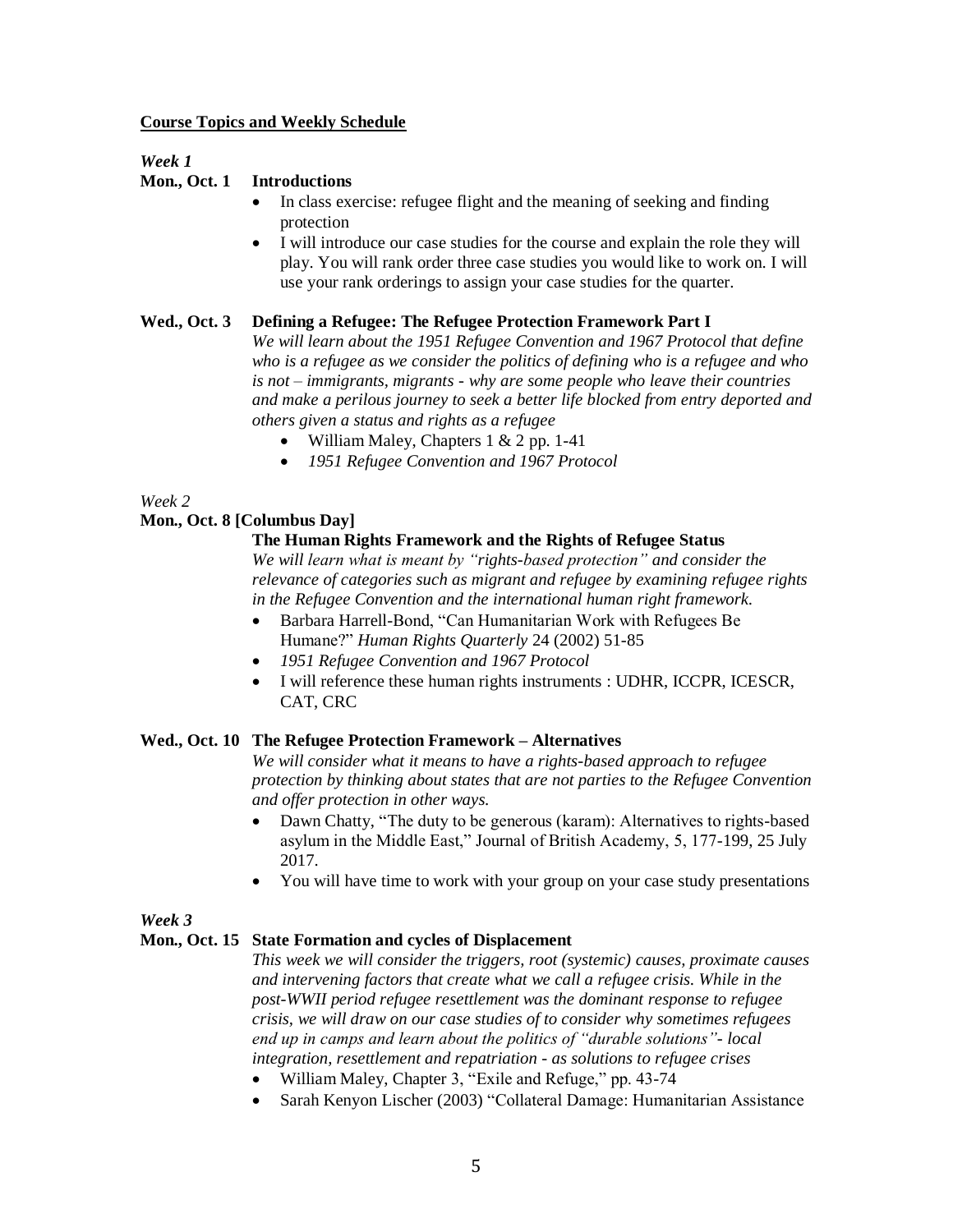as a Cause of Conflict," *International Security*, Vol. 28, No. 1, pp. 79-109.

- Chimni, B.S. (1999) 'From Resettlement to involuntary repatriation: towards a critical history of durable solutions to refugee problems', Working Paper No. 2, *UNHCR: 1-21.* (pages 9 – 17)
- **Blogger group 1 (due 11PM)**

### **Wed., Oct. 17 Case Studies - Presenter: Rwanda/Congo (Great Lakes Region Africa)**

*Week 4*

### **Mon., Oct. 22 Nation States and the Human Rights of Refugees**

- William Maley, Chapter 4, "States and Refugees," pp. 75-89
- Hannah Arendt, The Decline of the Nation State and the End of the Rights of Man, Chapter 9, *Origins of Totalitarianism*
- **Blogger group 2 (due at 11PM)**

### **Wed., Oct. 24 Case Studies – Presenter: El Salvador (Northern Triangle)**

*Week 5*

### **Mon., Oct. 29 Root Causes of Refugee Crises and Durable Solutions**

- William Maley, Chapter 5, "Roots of Refugee 'Crisis' in a Globalized World, 101- 126
- Weiner, Myron (1996) "Bad Neighbors, Bad Neighborhoods: An Inquiry into the Causes of Refugee Flows," *International Security* 21:1, pp. 5-42
- **Blogger group 3 (due at 11PM)**

## **Wed., Oct. 31 Case Studies – Presenters: Somalia and Afghanistan**

## **\*\* DUE on CANVAS by MIDNIGHT: Research Plan for your final paper \*\***

### *Week 6*

## **Mon., Nov. 5 How and why do states cooperate to provide protection to refugees?**

- William Maley, Chapter 6 "Diplomacy and Refugees, pp. 127-154
	- Betts, Suason Game Theory of state cooperation (Canvas)
	- 'W. Courtland Robinson, "The Comprehensive Plan of Action for Indochinese Refugees, 1989-1997: Sharing the Burden and Passing the Buck," *Journal of Refugee Studies*, Vol 17, No. 3 (2004).
	- **Blogger group 4 (due at 11PM)**
- **Wed., Nov. 7 Case Studies – Presenter: Burma/Myanmar -** Before class today look at the Indochinese Refugee Simulation (Canvas packet). You will have time in class to start preparing for the simulation